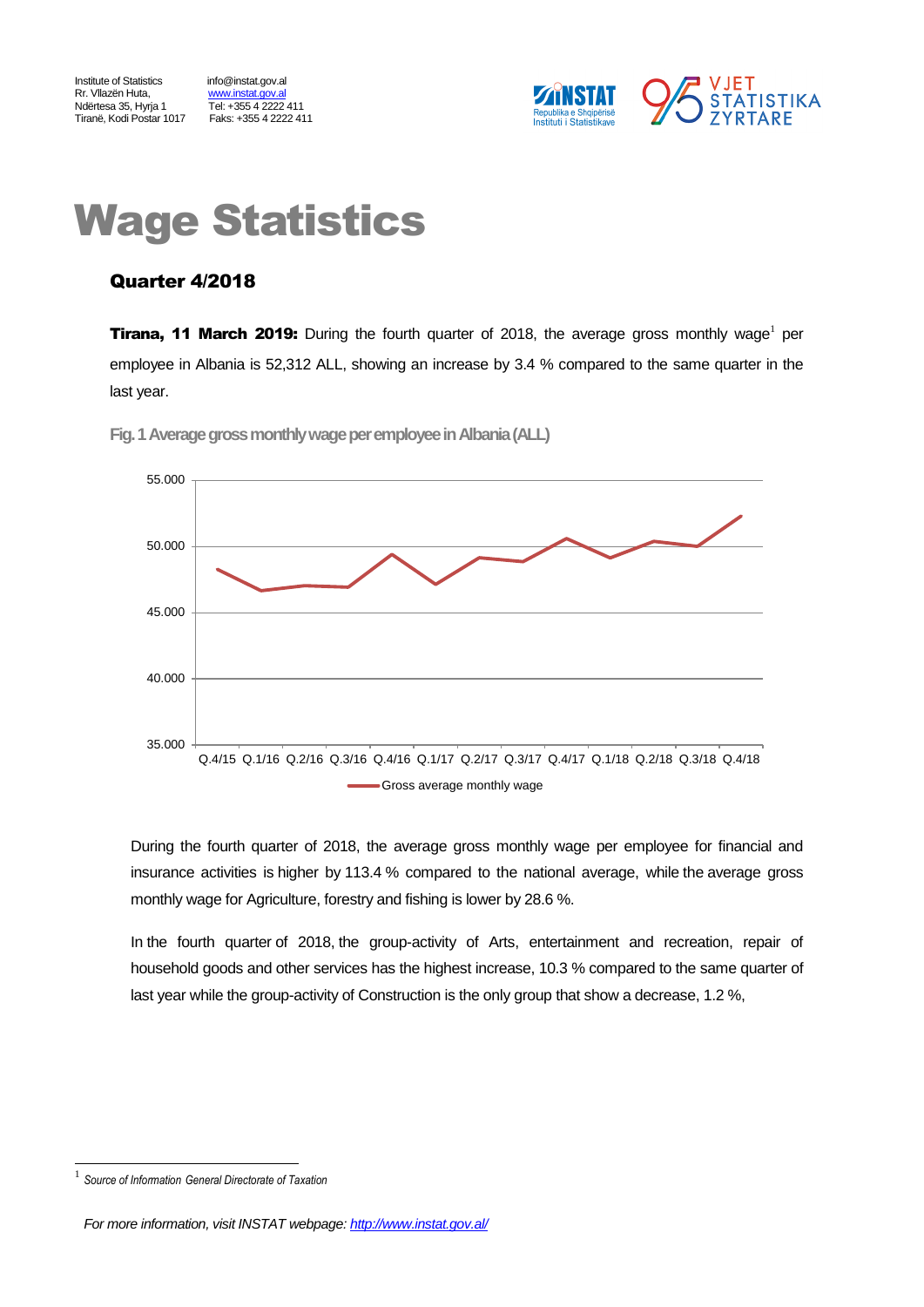**Fig. 2 Average gross monthly wage by economic activities(ALL)**



During the fourth quarter of 2018, the average gross monthly wage for Managers is higher by 94.8 % compared to the national average, while for Skilled Agricultural, Forestry and Fishery workers is lower by 40.4 %.

In the fourth quarter 2018, the group-occupation of Technicians and Associate Professionals has the highest increase, 7.1 % compared to the same quarter of 2017, while the group-occupation of workers in Armed Forces has the highest decrease, 2.2 %.

**Fig. 3Average gross monthly wage by group-occupations(ALL)**

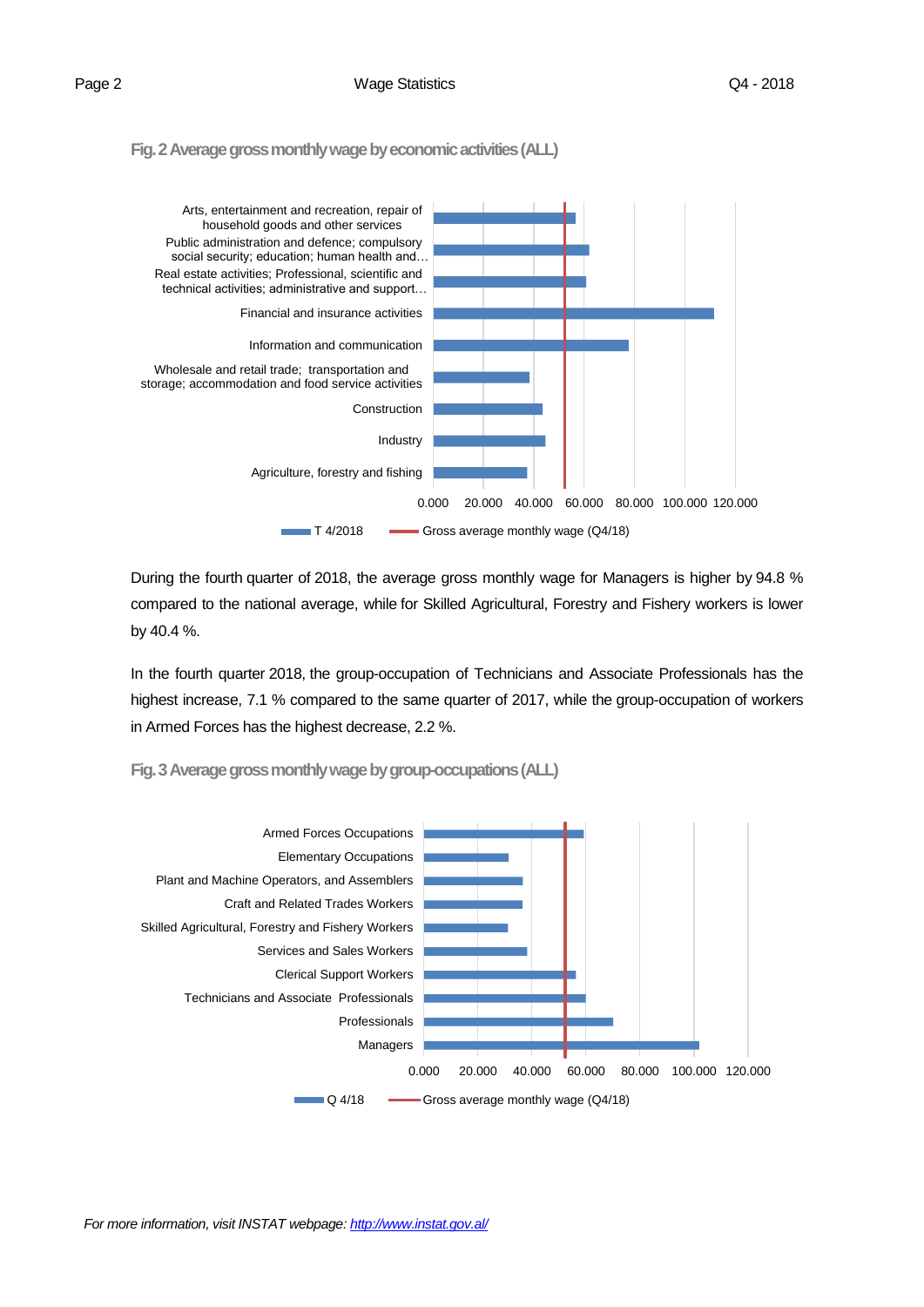### **Tab. 1 Average gross monthly wage per employee and approved minimum wage**

| <b>Description</b>                                     | Q.4/15 | Q.1/16 | Q.2/16 | J.3/16 | Q.4/16 | Q.1/17 | Q.2/17 | <b>ALL</b> | Q.4/1  | Q.1/18 | Q.2/18 | Q.3/18 | Q.4/18 |
|--------------------------------------------------------|--------|--------|--------|--------|--------|--------|--------|------------|--------|--------|--------|--------|--------|
| Average gross monthly wage per<br>employee             | 48.287 | 46.664 | 47.038 | 46.933 | 49,409 | 47.143 | 49.150 | 48.863     | 50.614 | 49.145 | 50.392 | 50.015 | 52.312 |
| Average monthly wage per employee<br>in public sector  | 54.270 | 54.300 | 54.500 | 54.550 | 54.600 | 56.500 | 60.500 | 60.650     | 61.600 | 59.728 | 60.595 | 60.494 | 63.276 |
| Average monthly wage per employee<br>in private sector | 46.480 | 42.846 | 43.161 | 42.851 | 45.792 | 42.853 | 43.997 | 43.630     | 45.631 | 44.796 | 45.667 | 45.274 | 47.299 |
| Approved minimum wage                                  | 22,000 | 22.000 | 22.000 | 22.000 | 22,000 | 22.000 | 24.000 | 24.000     | 24.000 | 24.000 | 24.000 | 24.000 | 24.000 |

*Source of information: INSTAT's calculation based on the data provided by General Directorate of Taxation, social insurance contributors*

Tab. 2 Average gross monthly wage per employee by economic activity

| <b>NACE</b><br>Rev <sub>2</sub><br>(sections) | <b>Economic activity by</b><br><b>NACE Rev2</b>                                                                                      | Q.4/15  | Q.1/16 | Q.2/16  | Q.3/16 | Q.4/16  | Q.1/17 | Q.2/17  | Q.3/17 | Q.4/17  | Q.1/18  | Q.2/18  | Q.3/18  | Q.4/18  |
|-----------------------------------------------|--------------------------------------------------------------------------------------------------------------------------------------|---------|--------|---------|--------|---------|--------|---------|--------|---------|---------|---------|---------|---------|
|                                               | <b>Total</b>                                                                                                                         | 48,287  | 46,664 | 47,038  | 46,933 | 49,409  | 47,143 | 49,150  | 48,863 | 50,614  | 49,145  | 50,392  | 50,015  | 52,312  |
| A                                             | Agriculture, forestry and<br>fishing                                                                                                 | 33,268  | 32,889 | 33,944  | 34,292 | 35,065  | 34,621 | 36,657  | 36,489 | 37,187  | 36,822  | 36,961  | 36,334  | 37,343  |
| B, C, D, E                                    | Industry                                                                                                                             | 41.404  | 39,500 | 39,158  | 40,193 | 42.451  | 39,247 | 39.688  | 39,911 | 42.615  | 41,023  | 41.464  | 41,711  | 44,672  |
| F                                             | Construction                                                                                                                         | 42,191  | 41,239 | 40,827  | 41,042 | 44,225  | 42,394 | 42,612  | 43,354 | 44,015  | 43,630  | 43,654  | 43,749  | 43,475  |
| G, H, I                                       | Wholesale and retail trade:<br>transportation and storage;<br>accommodation and food<br>service activities                           | 33,185  | 33,276 | 33,622  | 33,545 | 35,483  | 33,553 | 34,560  | 34,788 | 35,501  | 35,375  | 36,561  | 36,555  | 38,292  |
| J                                             | Information and<br>communication                                                                                                     | 76,483  | 71,377 | 78,884  | 71,051 | 79,757  | 69,591 | 77,004  | 72,284 | 74,782  | 71,497  | 78,423  | 75,597  | 77,719  |
| K                                             | Financial and insurance<br>activities                                                                                                | 113,398 | 96,760 | 107,133 | 95,314 | 106,047 | 95,403 | 111,199 | 96,523 | 111,368 | 100,455 | 114,162 | 100,609 | 111,626 |
| L, M, N                                       | Real estate activities:<br>Professional, scientific and<br>technical activities:<br>administrative and support<br>service activities | 56.471  | 54,510 | 51,943  | 53.151 | 56.547  | 54.494 | 54.729  | 56,086 | 58.355  | 57,819  | 58.247  | 59,157  | 60,807  |
| O.P. Q                                        | Public administration and<br>defense; compulsory social<br>security; education; human<br>health and social work<br>activities        | 57,013  | 55,432 | 55,746  | 56,278 | 57,073  | 56,666 | 60,403  | 60,826 | 61,755  | 60,306  | 60,756  | 61,103  | 62,070  |
| R, S, T, U                                    | Arts, entertainment and<br>recreation, repair of<br>household goods and other<br>services                                            | 46.710  | 44.749 | 45.430  | 45,673 | 49.005  | 47.515 | 49.528  | 49.186 | 51.301  | 49.349  | 49.740  | 49.168  | 56,560  |

*Source of information: INSTAT's calculation based on the data provided by General Directorate of Taxation, social insurance contributors*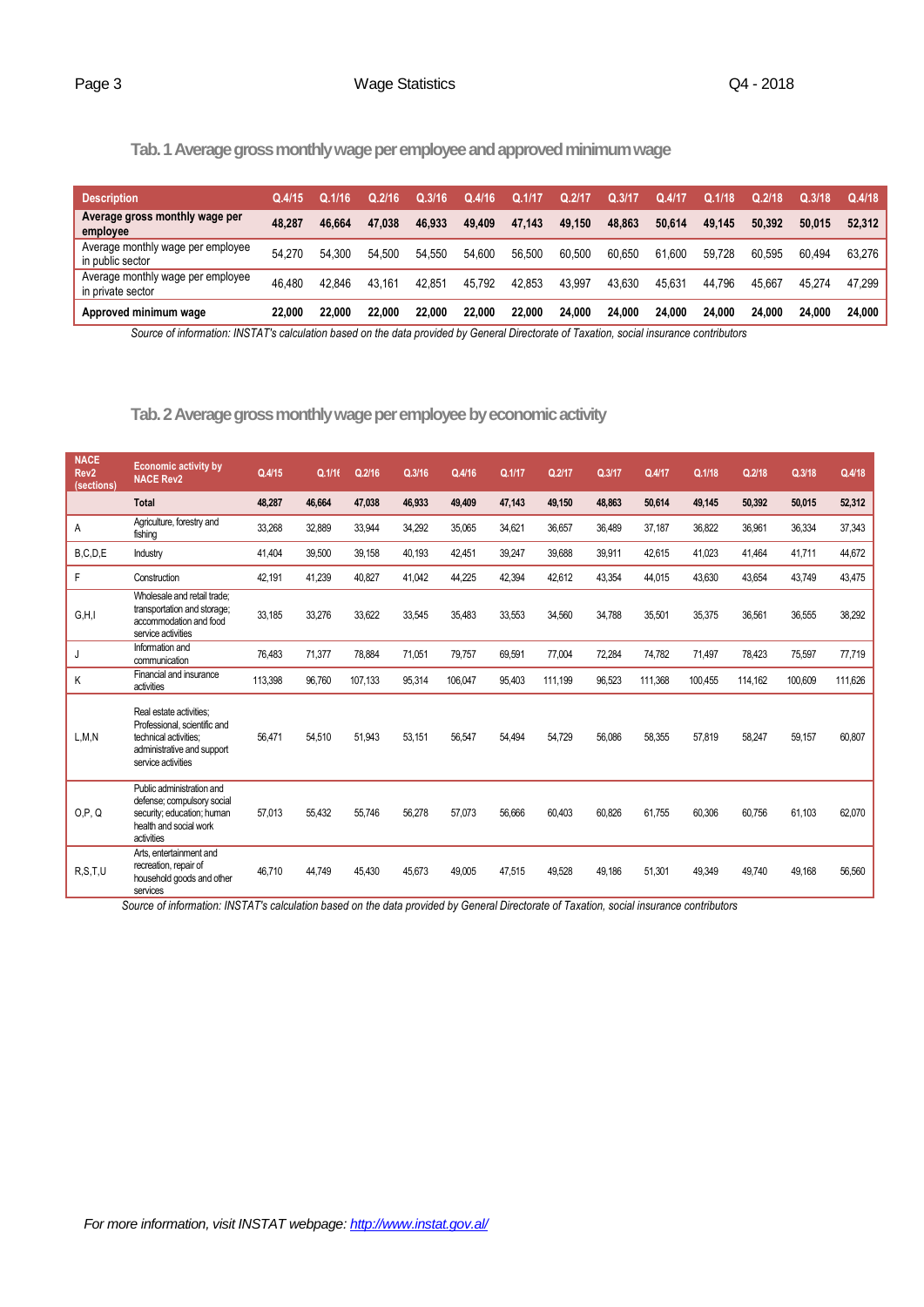## **Tab.3Average gross monthly wage per employee by group-occupations**

| <b>Group-occupations ISCO-08</b>                             | Q.4/15 | Q.1/16 | Q.2/16 | Q.3/16 | Q.4/16 | Q.1/17 | Q.2/17 | Q.3/17 | Q.4/17 | Q.1/18 | Q.2/18  | Q.3/18 | Q.4/18  |
|--------------------------------------------------------------|--------|--------|--------|--------|--------|--------|--------|--------|--------|--------|---------|--------|---------|
| <b>Total</b>                                                 | 48,287 | 46,664 | 47,038 | 46,933 | 49,409 | 47,143 | 49,150 | 48,863 | 50,614 | 49,145 | 50,392  | 50,015 | 52,312  |
| Managers                                                     | 96,666 | 93,982 | 96,513 | 95,383 | 97,838 | 91,777 | 97,165 | 93,109 | 99,371 | 96,166 | 100,035 | 97,297 | 101,886 |
| Professionals                                                | 67,424 | 64,098 | 63,906 | 63,841 | 66,616 | 63,616 | 66,561 | 66,469 | 68,471 | 66,097 | 67,491  | 68,024 | 70,032  |
| <b>Technicians and Associate Professionals</b>               | 53,719 | 51,406 | 51,344 | 51,499 | 54,246 | 52,453 | 54,028 | 53,824 | 55,954 | 54,650 | 55,562  | 56,168 | 59,932  |
| <b>Clerical Support Workers</b>                              | 47,930 | 45,977 | 46,872 | 47,335 | 51,078 | 49,051 | 50,219 | 51,133 | 53,041 | 51,082 | 51,758  | 52,981 | 56,312  |
| Services and Sales Workers                                   | 34,902 | 34,319 | 34,473 | 34,533 | 36,011 | 35,209 | 37,021 | 37,123 | 37,924 | 37,770 | 38,077  | 37,040 | 38,235  |
| Skilled Agricultural, Forestry and Fishery<br><b>Workers</b> | 26,562 | 26,841 | 27,728 | 28,285 | 28,104 | 28,104 | 29,918 | 30,643 | 30,816 | 30,861 | 30,932  | 31,151 | 31,164  |
| Craft and Related Trades Workers                             | 31,185 | 30,332 | 30,531 | 30,987 | 33,913 | 32,176 | 33,085 | 33,711 | 35,340 | 33,898 | 34,516  | 34,782 | 36,438  |
| Plant and Machine Operators, and<br><b>Assemblers</b>        | 33,132 | 31,401 | 31,445 | 31,668 | 33,759 | 32,467 | 33,812 | 34,379 | 35,716 | 34,653 | 35,141  | 35,439 | 36,637  |
| Workers (Elementary Occupations)                             | 27,305 | 26,674 | 26,944 | 27,090 | 28,166 | 27,467 | 28,942 | 29,311 | 30,101 | 29,910 | 30,344  | 30,407 | 31,334  |
| Armed Forces Occupations                                     | 55,167 | 53,368 | 53,563 | 53,797 | 55,463 | 55,029 | 58,457 | 58,318 | 60,466 | 59,613 | 59,645  | 59,087 | 59,150  |

*Source of information: INSTAT's calculation based on the data provided by General Directorate of Taxation, social insurance contributors*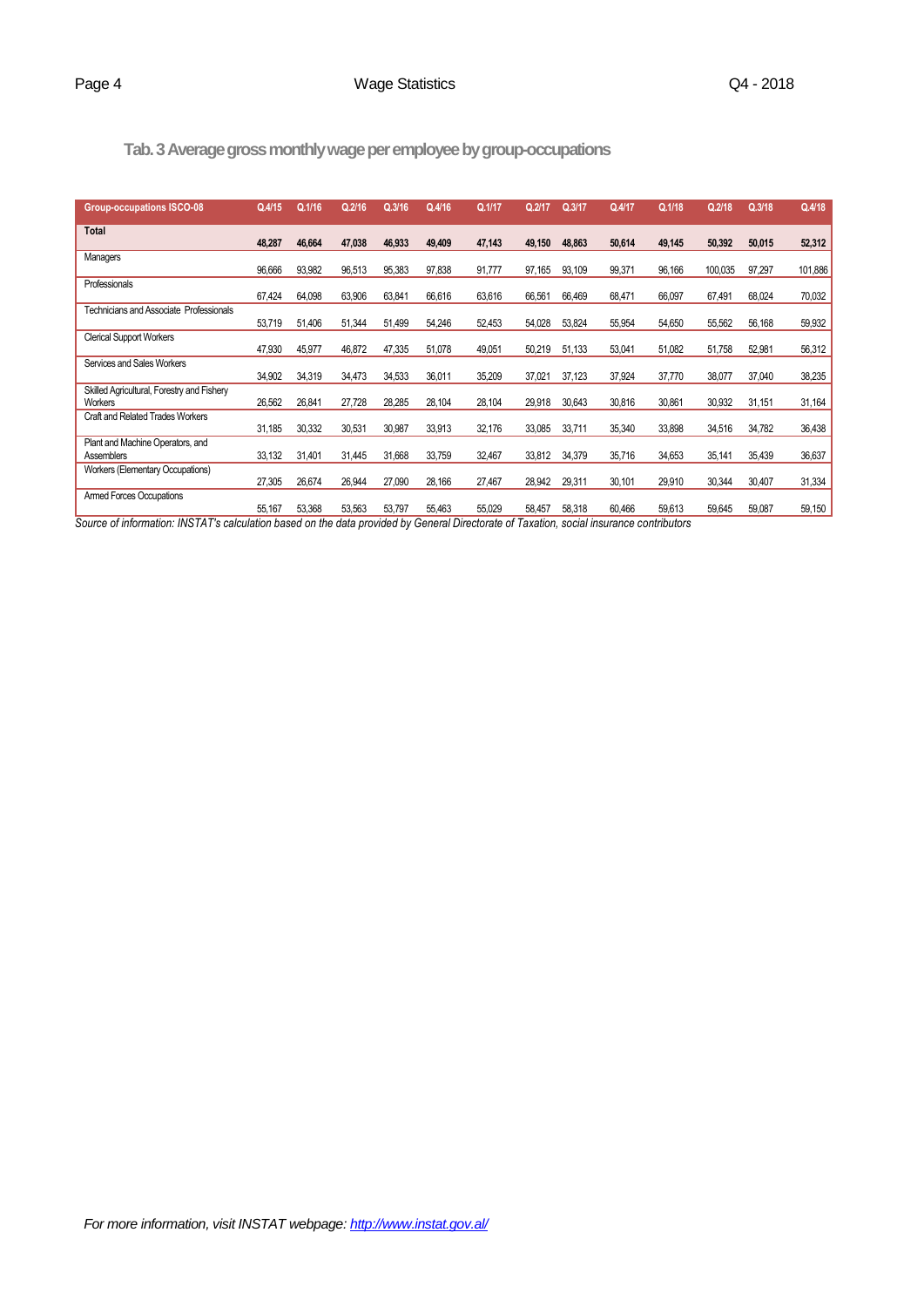## Methodology

This publication contains detailed data on the level of wages, their distribution and the change over the quarters. These statistics offer an opportunity to compare salaries in different industries and for different occupational groups. Wage statistics are also of particular importance to the monitoring of economic indicators that are used by policy-makers, employers and trade unions to assess job supply and job requirements.

### **Legal Base**

- [Law No.17/2018 on Official Statistics](http://instat.gov.al/media/3972/law-no17-2018-on-official-statistics.pdf)
- Official Statistics National Programme 2017-2021
- Memorandum of Cooperation with the General Directorate of Taxation

### **Source of Information**

The source of Information on wages is the General Directorate of Taxation. base to the memorandum of cooperation. Data are from the enterprises payroll (E- SIG 025 form).

This form serves to declare three types of tax liabilities:

- Social Security Contributions.
- Health Insurance Contributions
- Income from Employment of Employees.

Variables are three types: original variables from DPT. additional variables from INSTAT and derived variables. The two main variables are the number of employees and the gross wage paid to the employee.

### **Definitions**

*Average monthly wage* - is the gross wage of an employee for the work performed per month.

This is constituted by the following elements:

- Basic wage for job performed
- Additional payment for managerial duties
- Additional payment for years at work
- Additional payment for difficult working conditions
- Other regular additional payments

Social security contributions and taxation on income are not deducted from the average monthly wage.

*Monthly minimum wage* - is the official minimum wage approved by a Decision of the Council of Ministers.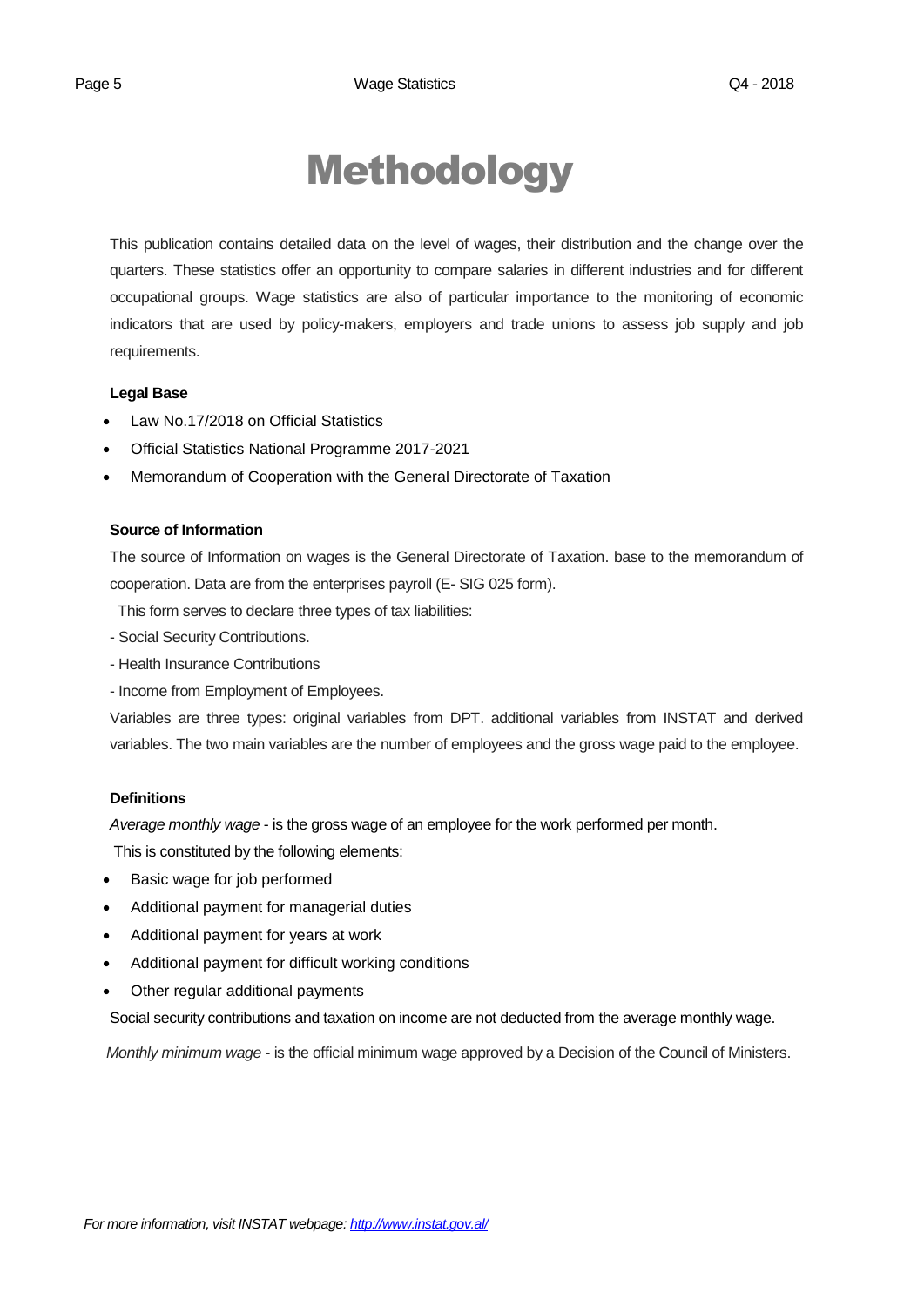### **Classifications**

 The classification of enterprises is done according to the Nomenclature of Economic Activities, NACE Rev. 2 as follows:

| Nace Rev2.<br>(Sections) | <b>Description</b>                                                                                                         |
|--------------------------|----------------------------------------------------------------------------------------------------------------------------|
| A                        | Agriculture. forestry and fishing                                                                                          |
| в                        | Mining and quarrying                                                                                                       |
| C                        | Manufacturing                                                                                                              |
| D                        | Electricity. gas. steam and air conditioning supply                                                                        |
| Е                        | Water supply; sewerage. waste management and remediation activities                                                        |
| F                        | Construction                                                                                                               |
| G                        | Wholesale and retail trade; repair of motor vehicles and motorcycles                                                       |
| н                        | Transportation and storage                                                                                                 |
|                          | Accommodation and food service activities                                                                                  |
| J                        | Information and communication                                                                                              |
| K                        | Financial and insurance activities                                                                                         |
|                          | Real estate activities                                                                                                     |
| M                        | Professional, scientific and technical activities                                                                          |
| N                        | Administrative and support service activities                                                                              |
| $\Omega$                 | Public administration and defense; compulsory social security                                                              |
| P                        | Education                                                                                                                  |
| Q                        | Human health and social work activities                                                                                    |
| R                        | Arts, entertainment and recreation                                                                                         |
| S                        | Other service activities                                                                                                   |
| т                        | Activities of households as employers; undifferentiated goods- and services-producing activities of households for own use |
| U                        | Activities of extraterritorial organizations and bodies                                                                    |

*•* Classification of occupations is done according to International Classification of Occupations, ISCO-08 as follows:

| ISCO 08 | <b>Description</b>                                          |
|---------|-------------------------------------------------------------|
| 1.      | <b>Managers</b>                                             |
| 11      | Chief executives. senior officials and legislators          |
| 12      | Administrative and commercial managers                      |
| 13      | Production and specialized services managers                |
| 14      | Hospitality. retail and other services managers             |
| 2.      | <b>Professionals</b>                                        |
| 21      | Science and engineering professionals                       |
| 22      | Health professionals                                        |
| 23      | <b>Teaching professionals</b>                               |
| 24      | Business and administration professionals                   |
| 25      | Information and communications technology professionals     |
| 26      | Legal. social and cultural professionals                    |
| 3.      | Technicians and associate professionals                     |
| 31      | Science and engineering associate professionals             |
| 32      | Health associate professionals                              |
| 33      | Business and administration associate professionals         |
| 34      | Legal. social. cultural and related associate professionals |
| 35      | Information and communications technicians                  |
| 4.      | <b>Clerical support workers</b>                             |
| 41      | General and keyboard clerks                                 |
| 42      | Customer services clerks                                    |